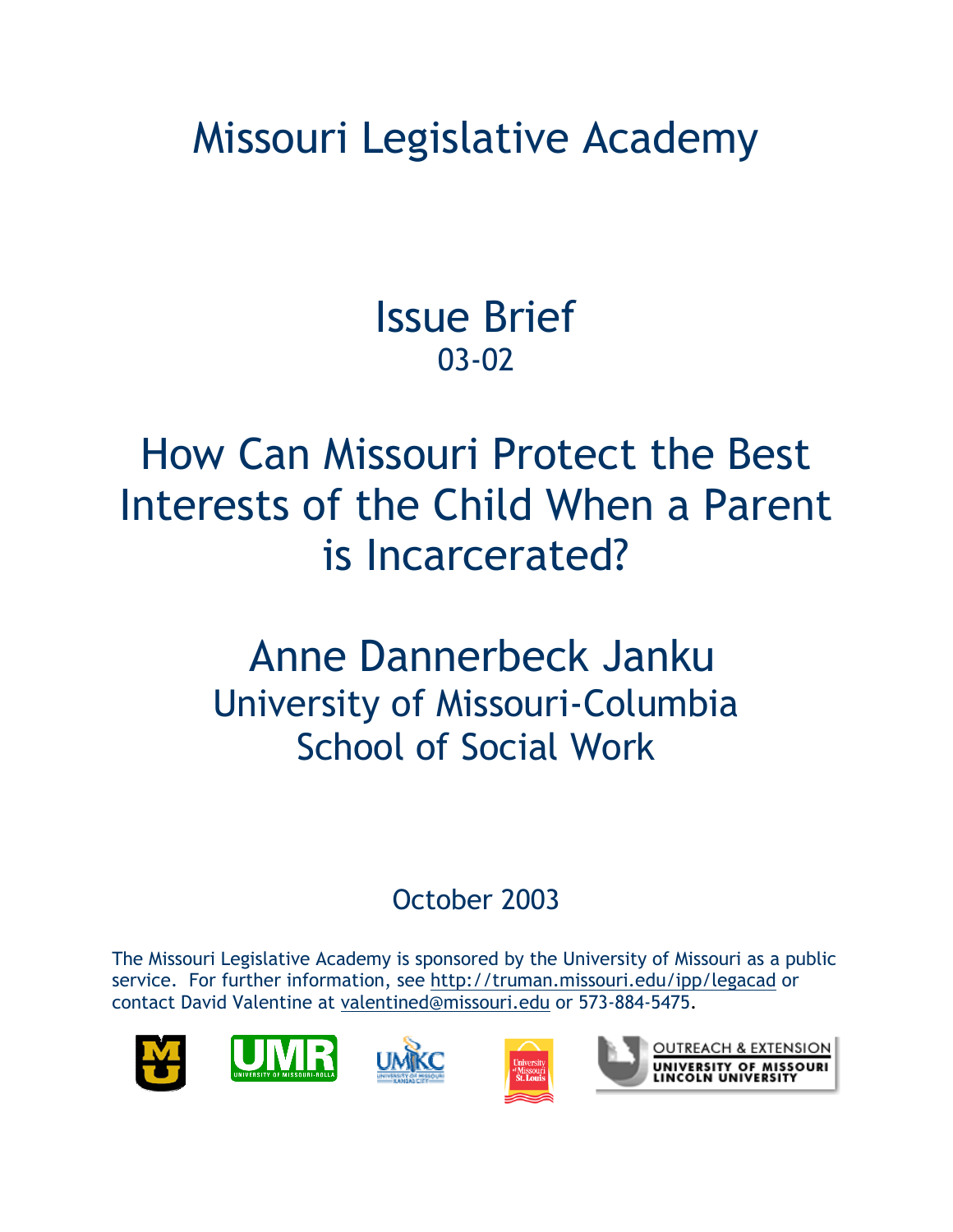## Missouri Legislative Academy

How Can Missouri Protect the Best Interests of the Child When a Parent is Incarcerated?

Anne Dannerbeck Janku, Ph.D. University of Missouri MU School of Social Work

#### **Issue Brief 03-02 Contract Contract Contract Contract Contract Contract Contract Contract Contract Contract Contract Contract Contract Contract Contract Contract Contract Contract Contract Contract Contract Contract Con**

#### I. Introduction

This brief builds upon information presented to and gathered by the Missouri Children's Services Commission to assess the impact of parental incarceration on both their children and society as a whole. The first section identifies the needs of children who have an incarcerated mother or father. The next section describes current Missouri initiatives to protect the best interests of these children. The final section suggests what more should be done to protect the children.

#### II. What are the effects of parental incarceration on a child?

Children are severely impacted when it is a custodial parent who is incarcerated as evidenced by the fact that children with an incarcerated parent are seven times more likely to become involved in the criminal justice system.<sup>1</sup> Most of the limited data available on the status of children were collected from incarcerated mothers because they are more likely to have been a custodial parent prior to confinement. However, incarceration affects the child when either parent is incarcerated. In most cases, the child's home life is significantly disrupted and the child has a strong emotional reaction to the incarceration. Further, often the child's needs are not recognized or not met, contributing to disruptive and sometimes criminal behavior.

A. Living Arrangements are usually disrupted.

Often one of the first impacts on children is a disruption in their living arrangements. Because most children live with their mother, it is female prisoners who are most often asked about the status of their children. In Missouri, 78 percent of incarcerated females were parents according to a recent Department of Corrections survey. $3$  Comparable surveys have not been conducted with fathers.

#### **No system exists to identify & track the children of incarcerated parents.**

In an earlier survey by MO Department of Corrections<sup>2</sup>, when asked about the living arrangements of their children, incarcerated women reported that: 23% live with a spouse or partner 44% with a grandparent or aunt/uncle 10% are in DFS custody 10% other 13% whereabouts unknown

It is particularly noteworthy that mothers did not know where 13 percent of the children were.

Anne Dannerbeck Janku is a Research Assistant Professor at the University of Missouri – Columbia.









**OUTREACH & EXTENSION** UNIVERSITY OF MISSOURI<br>LINCOLN UNIVERSITY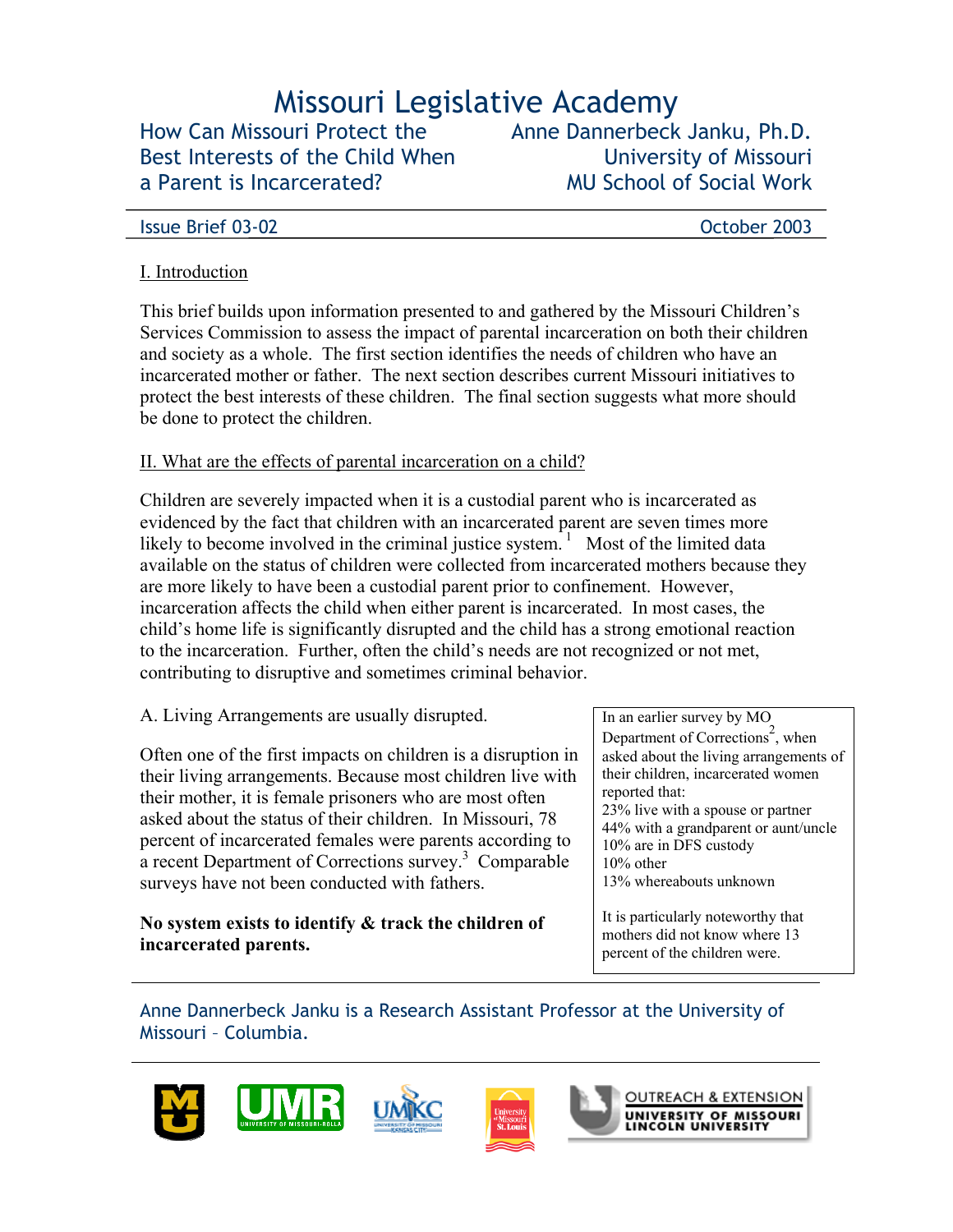B. Strong emotional reactions and stigma are common experiences of children with incarcerated parents.

When a parent is locked up, children commonly have strong emotional reactions to the separation. They often feel angry at the parent and guilty that they did not do enough to help the parent. They often feel stigmatized by peers, schools and even their caregivers for being associated with someone who is in prison or jail.

Caregivers often do not have the resources (money, time, knowledge, energy) to help children with their emotional needs. Children usually do not know how to obtain help but most would be reluctant to seek outside help even if they could because they fear the stigma often attached to association with an incarcerated individual.

Children are often left to cope on their own with these strong emotional responses and ongoing stigma. They often become depressed as they withdraw from those around them or they act out their emotions through fighting and defiant behaviors. They are more likely than other children to exhibit poor academic performance, truancy, behavioral problems, drug abuse, delinquency, and early pregnancy.

#### **Emotional responses are often not addressed and long term negative psychological and behavioral impacts result.**

C. Disruptions and unmet mental health needs often lead to juvenile delinquency.

Nationally, 60% of delinquent youth have a parental incarceration history.<sup>5</sup> While it cannot be conclusively shown that parental incarceration causes juvenile delinquency, the risk factors present in youth with a parental incarceration history can be related to both the experiences growing up with an incarcerated parent and to typical life experiences of juvenile delinquents.

**Adjudicated youth with a parental incarceration history have more troubled pasts and more current behavioral problems requiring greater rehabilitative services.** 

In a 2001 sample of 1112 adjudicated youth in Missouri<sup>4</sup>, the 31 percent of the sample who had a parental history of incarceration were significantly more likely to have:

• A parent with substance abuse problems

- Experienced more ineffective parenting
- An out of home placement
- Little positive support
- Long criminal histories
- Committed assaults

• Little motivation to change behaviors Note that differences in proportions of youth in this sample and from national statistics reflect a difference in type of youth counted. The national data reflect imprisoned youth and the Missouri data includes only a small proportion who were in a detention facility. It is the more serious offenders who are more likely to have the parental incarceration history.

D. The best interests of the child are often not recognized.

The problems described above are made more serious by the fact that the needs and interests of the child of an incarcerated parent are frequently not recognized. To build trust in relationships, children need strong, uninterrupted attachments with caring adults.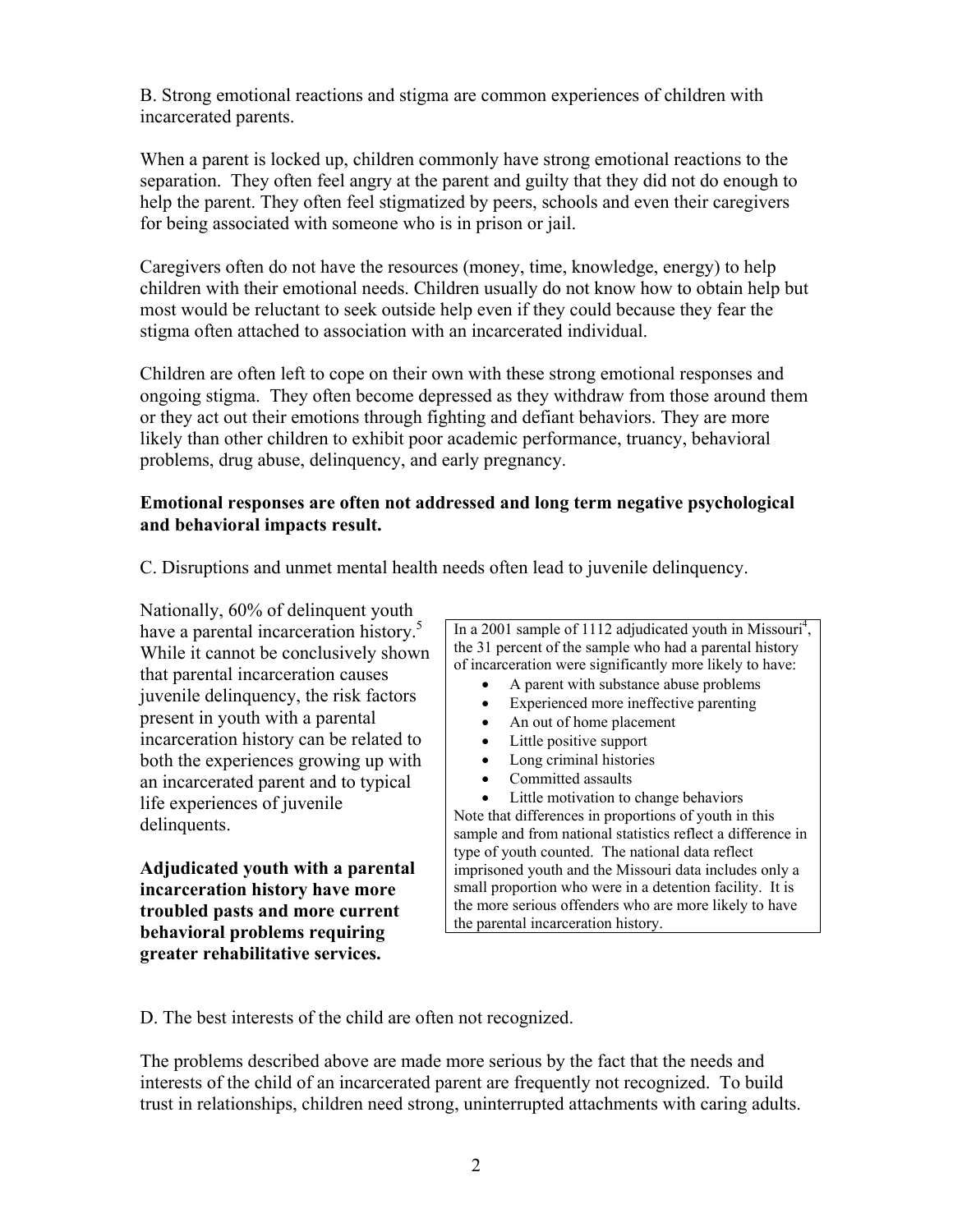To establish a sense of security, they need to experience a minimal amount of disruptions in living arrangements and social relationships. When they do encounter disruptions and experience emotional trauma, they need external coping resources to adapt to extraordinary changes. When these needs are not recognized, the child is placed in greater risk of engaging in behavior that is disruptive and often illegal.

#### **Children need a supportive, non-stigmatizing environment in which to live and have their needs met.**

#### III. What has Missouri done to protect the best interests of the child when a parent is jailed or imprisoned?

In the last several years the Children's Services Commission has identified initiatives around Missouri related to the status of children with incarcerated parents. The major initiatives are detailed below. In addition, in some correctional facilities, children and parents can participate in various programs designed to enhance their relationship.<sup>6</sup>

#### A. Children's Services Commission Children of Incarcerated Parents Task Force

In one of the first such initiatives in the nation, the Children of Incarcerated Parents Task Force was established as a provision of SB720 (1998). Its mission was to improve the lives of children affected by custodial parent incarceration. The co-chairs, Senator Betty Sims and Representative Vicky Riback Wilson, led efforts to identify relevant issues and to recommend legislative and executive changes that would serve the best interests of Missouri's children. In December 2002 the Task Force issued a Report to the General Assembly. The Task Force's work continues in a sub-committee that is emphasizing the development of a system of care and coordination of services. With a caveat, when in the best interests of the child, the Task Force recommends:

- Involvement of the incarcerated parent in custody decisions and facilitation of child visitation during parental incarceration
- Consideration of sentencing alternatives to incarceration<sup>7</sup>
- Revision of relevant policies and programs of state agencies.

### B. Mothers and Children Together Planning Group

Mothers and Children Together  $(MCT)^8$  is a St. Louis community based organization. This organization received a grant from the National Institute of Corrections to plan how to better keep mothers and children connected during incarceration. Over an 18 month period, public and private stakeholders met frequently and identified five initiatives for change in St. Louis. If implemented, these changes could serve as a model for the state**.** 

#### These initiatives are:

- Develop a system to identify affected children, their needs, and resources available to meet those needs
- Overcome confidentiality barriers that inhibit inter-agency collaborations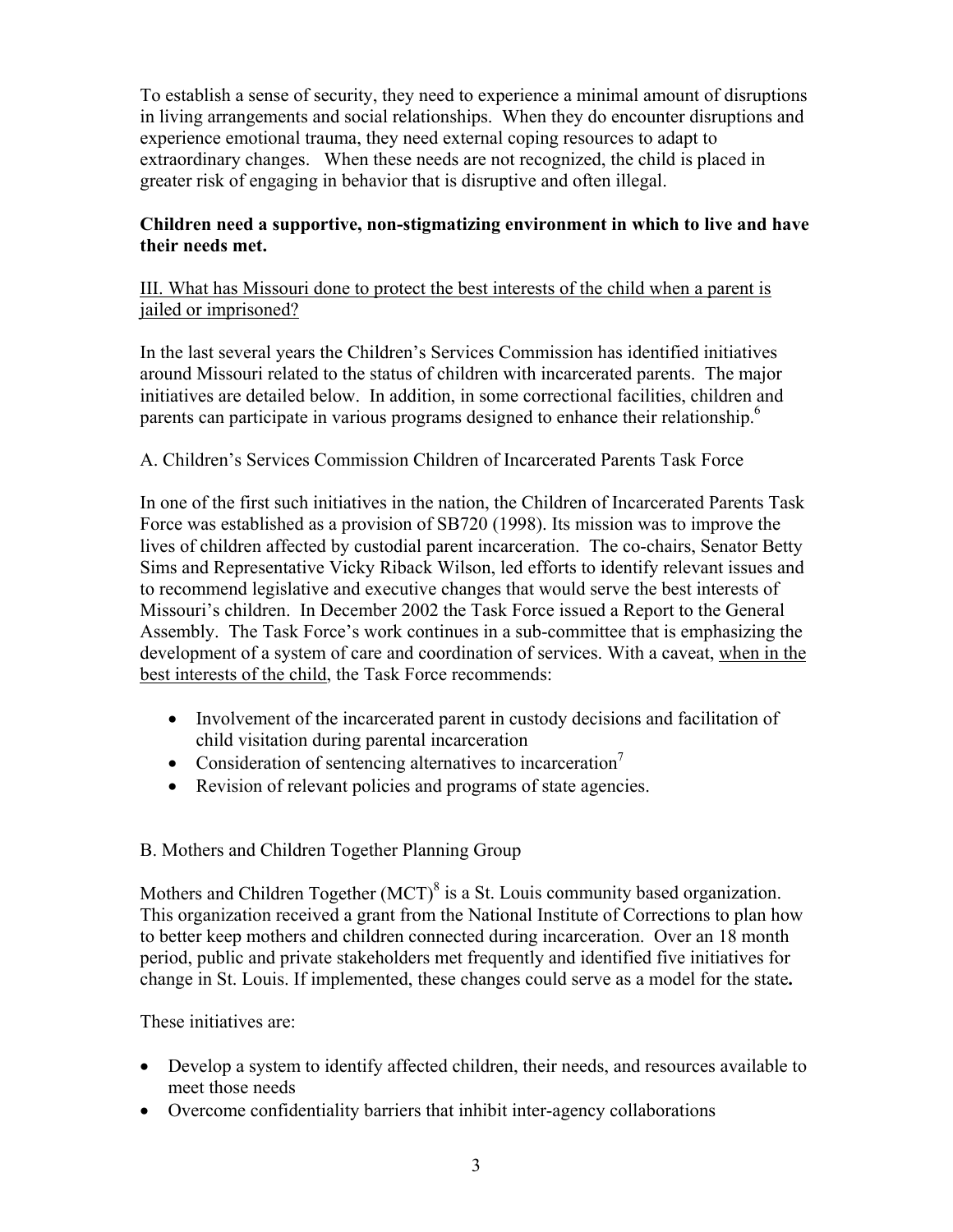- Enhance family connections through visits and phone calls
- Build public and institutional support through public information campaigns on the impacts of parental incarceration
- Ensure the availability of comprehensive, coordinated services to benefit the children through the establishment of an inter-agency communication network.

#### C. State-Level Administrative Changes

While none of the following changes are a direct result of the Task Force activities, the Task Force certainly provided impetus for the first two changes listed below. The latter two were motivated by other initiatives and later recognized as important components of statewide efforts to address the needs of this group of children.

- Department of Social Services/Family Support Division has clarified custody hearing procedures for incarcerated parents (approximately 10% of the children of incarcerated parents are in DFS custody).
- Department of Corrections hired a Woman's Program Manager, Julie Rollins, to coordinate services for women and their children.
- Department of Mental Health supports MO MAYSI (Massachusetts Youth Screening Inventory), a project which assesses the mental health needs of youth admitted to Division of Youth Services programs. In the initial year, just five percent indicated no mental health risk (n=677).<sup>9</sup>
- Office of State Courts Administrator has implemented a statewide Juvenile Offender Risk and Needs Assessment and Classification System. It provides court personnel with information on youthful offenders referred to juvenile and family court. Parental incarceration is included as a risk factor.

#### IV. What more can Missouri do to protect the best interests of the child when a parent is incarcerated?

As in most of the country, Missouri is only beginning to recognize that children with incarcerated parents have special needs. The following recommendations were developed to begin to meet those needs. Recommendations A-C originate in the Task Force Report and the Mothers and Children Together Planning Group Report. Recommendation D was derived from interviews conducted by Dannerbeck with both youth and incarcerated mothers. Unless otherwise noted, these recommendations involve changes in bureaucratic process and no additional funds.

A. Identify the children and assess their level of well-being

- Develop a standardized process to identify children at the time of parental arrest
- Institute an interagency system of care to meet the needs of the children.

B. In a safe environment, provide children with supports needed to cope with parental incarceration.

• Provide support services in all communities, including rural ones (could require additional funds)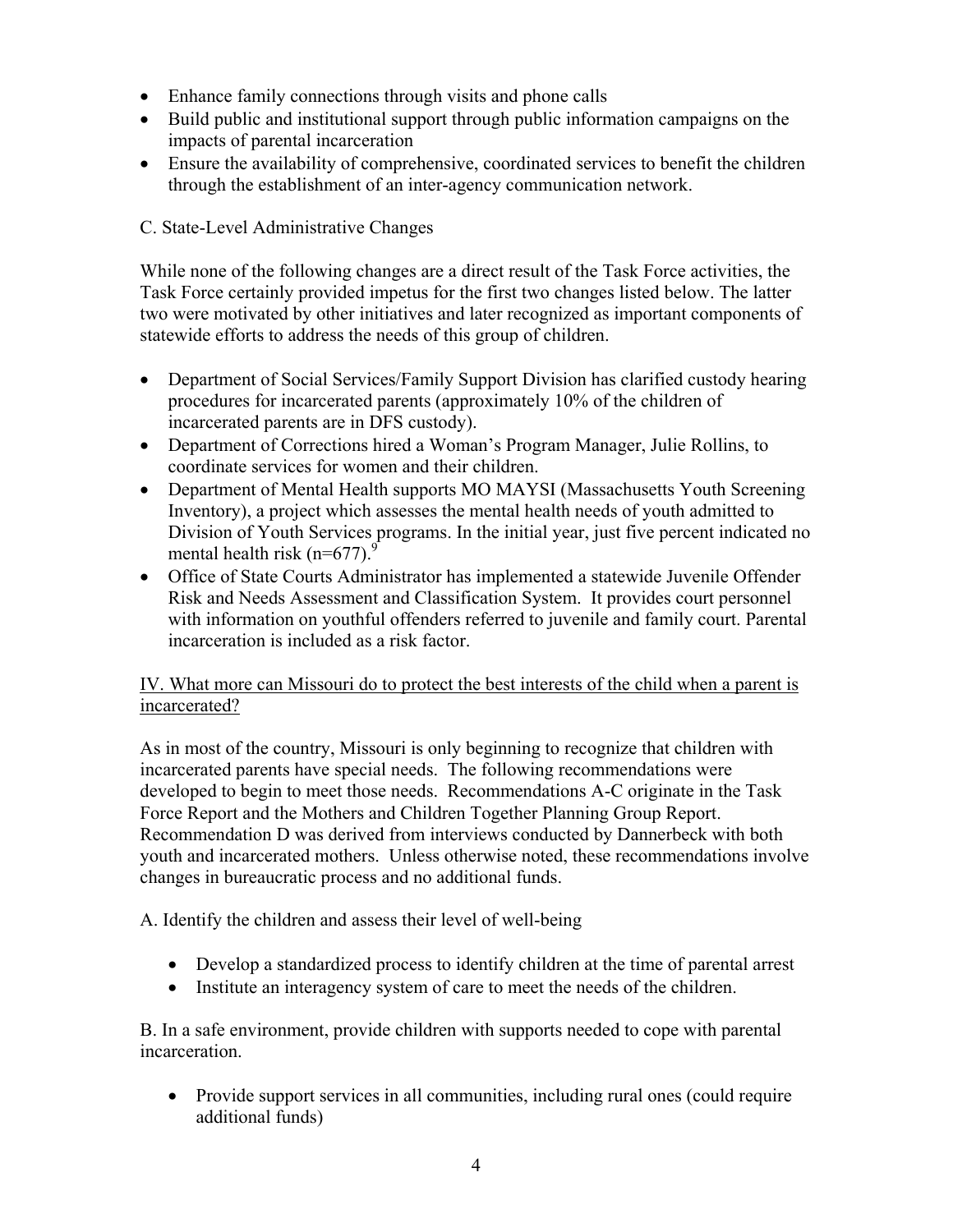- Identify and coordinate services for dependent children and their caregivers
- Develop a guide to inform involved parties (parents, caregivers, attorneys, etc.) about custody and guardianship issues and supportive resources.

C. Recognize the role of sentencing alternatives and the need for supportive resources in protecting the best interests of the child.

Sentencing alternatives for non-violent offenders, such as drug courts, may serve the best interests of children if certain factors are considered:

- The prior relationship of parent/child
- The extent participation in an alternative program will minimize disruptions for the child
- The availability of resources to address relationship issues between adult, family and children and to counsel children and caregivers (could require additional funds).

D. Reduce the harm of the unintended consequences of federal policies designed to protect the best interests of children.

- Because of the Adoption and Safe Families Act of 1997, many incarcerated parents lose parental rights. No policies or procedures have been developed to document the ways they keep in contact with their children after termination of parental rights. Developing procedures to document continued parent/child interactions that a judge will accept is in the best interests of the child when the child has a close attachment to the parent. The Department of Social Services /Division of Family Services is currently collaborating with other stakeholders to create a manual for incarcerated parents. The manual will include information about this act and how to document continued interactions while in prison.
- Because of the Child Support Enforcement Act, parents may end up in prison for failure to pay child support. The child may feel an enormous burden of guilt and responsibility for being the cause of the parent's confinement. Finding alternatives to incarceration for these parents would be in the best interests of the child. (involves statutory change)
- Supportive well-designed mentoring programs will be in the best interests of the child but a new federal initiative to support mentoring programs for children with incarcerated parents may ultimately become another disruption in the life of the child if the mentor can or will not make a long term commitment to the child. Designing and supporting such mentoring programs will require collaboration between researchers who can identify critical needs of the children, agencies who can offer program elements to meet those needs and who have experience in recruiting and supporting mentors, and funders willing to recognize that specialized mentoring programs may cost more than traditional mentoring services.